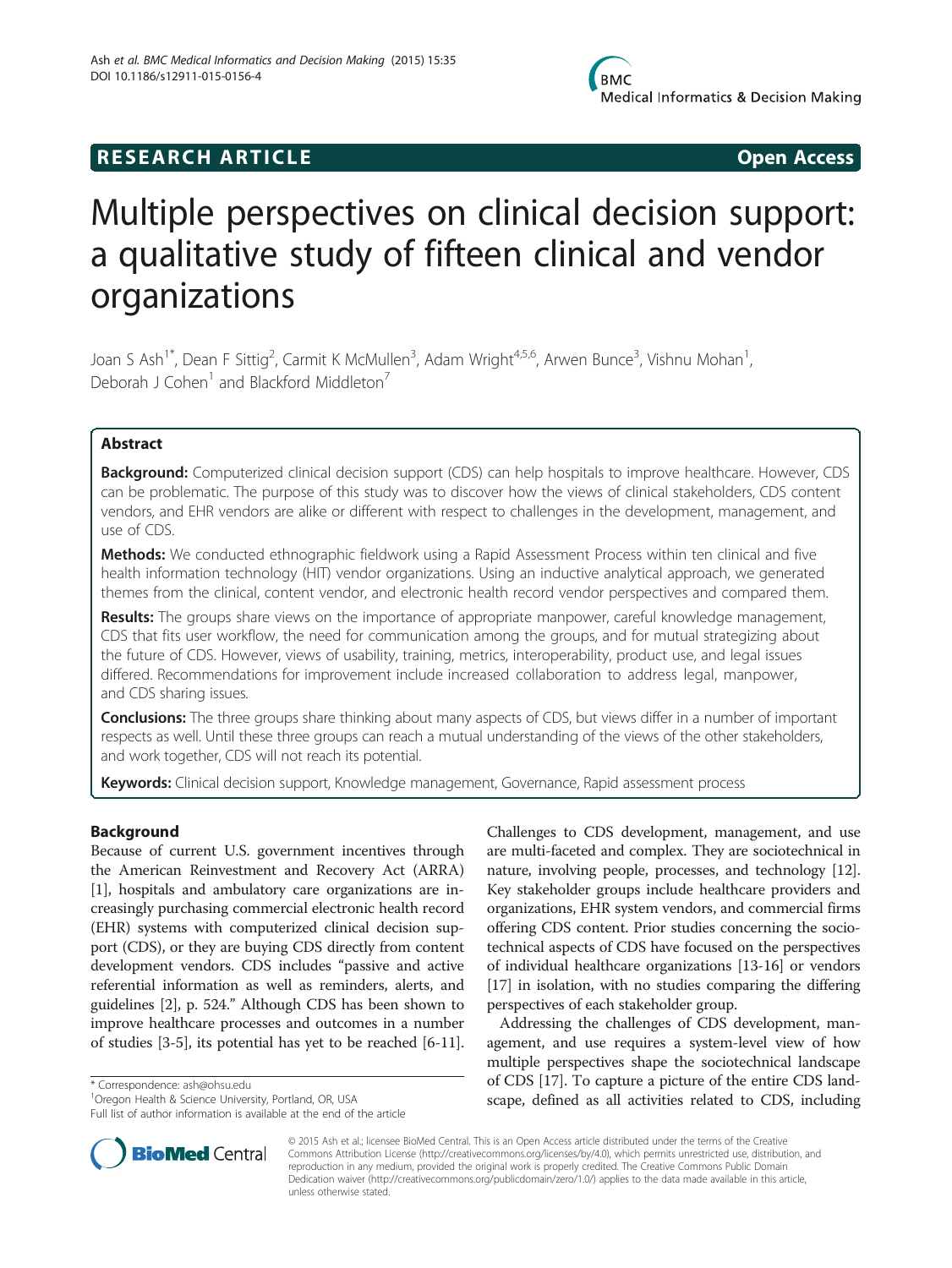views of multiple stakeholders within and outside healthcare organizations, we pose the following research question: How are the views of clinical stakeholders, CDS content vendors, and EHR vendors alike or different with respect to challenges in the development, management, and use of CDS?

# **Methods**

Because little is known about this topic, an exploratory qualitative research design was selected for answering the research question. Qualitative methods are most appropriate in this case because research has not yet been conducted to identify these challenges posed by CDS. Until the challenges are identified, we cannot know if they are measurable, so measurement at this point is not possible. For example, if more were known about CDS challenges and if they were measurable, a survey of the different stakeholder groups to gain their perspectives might be feasible. However, a valid survey instrument can only be developed if a body of knowledge exists from which questions can be crafted.

We used the Rapid Assessment Process (RAP) as previously described [\[18\]](#page-11-0) for studying 15 organizations, though we adapted it significantly when studying vendor sites [\[17](#page-11-0)]. While ethnography is a mix of methods (usually observation and interviews, but it can include mapping, surveys, and other techniques as well), RAP is a particular type of ethnography which exploits the strengths of using multidisciplinary teams, a combination of quantitative and qualitative data-gathering instruments, engagement of those inside the organization, and strategies for securing high quality data in short periods of time [\[19\]](#page-11-0). "Critical elements of the RAP method include: 1) developing a fieldwork guide; 2) carefully selecting observation sites and participants; 3) thoroughly preparing for site visits; 4) partnering with local collaborators; 5) collecting robust data by using multiple researchers and methods; 6) analyzing and reporting data in a collaborative and structured way" [\[18\]](#page-11-0), p. 299.

## Qualitative research guidelines

This study adheres to the RATS guidelines [\[20\]](#page-11-0) for qualitative research review, which include principles for relevance of the research question, appropriateness of the qualitative methods selected, transparency of the procedures, and soundness of the interpretive approach.

# Human subjects and the consent process

Institutional review boards (IRBs) at the investigators' institutions and each clinical site with an IRB approved the study. Specifically, the IRBs representing Oregon Health & Science University, the University of Texas Houston, Kaiser Permanente Northwest, Brigham and Women's Hospital, HealthEast Care System, LDS Hospital, Providence Portland Medical Center, El Camino Hospital, The Regenstrief Institute (for Wishard), Roudebush VA, and the RWJ Medical Group approved the studies. Caritas and the Mid-Valley IPA ceded authority to Oregon Health & Science University. No patients were included as subjects, so patient consent was not requested. All selected subjects were consented according to requirements of the IRB representing each site. If the site ceded authority to the principal investigator's site (either OHSU or Brigham and Women's Hospital), subjects were consented using their approved procedures. If the site required IRB approval in addition, their procedures were also followed. The parent organizations required verbal consent (recorded for interviewees) after the subject was handed a fact sheet about the project and given an opportunity to ask questions about the study. Visited sites sometimes also required written consent using their specified forms, in which case we did both verbal and written consents.

# Step 1 Development of the fieldwork guide

We developed a fieldwork guide, a compilation of tools which includes a site profile form to be completed before a site visit, a schedule of activities to be accomplished before, during and after each site visit, interview guides, forms for use during observational periods with cues for foci, short field survey forms to be completed by 20 to 30 subjects on site through brief interviews to gain a sense of general user perceptions, and agendas for team meetings during site visits. This guide was revised for each site based on what we learned at prior sites, a process reflecting the iterative nature of qualitative studies. Although RAP studies are generally conducted in the field, two of our vendor visits were virtual because subjects were geographically distributed.

#### Step 2 Selection of observation sites and participants

For clinical sites, five inpatient and five outpatient sites were selected based on variation in commercial system used, maturity of CDS use, geography, and governance structure [\[21\]](#page-11-0).

For commercial sites, we purposively [\[18,22\]](#page-11-0) selected three different types of content vendors so that we could gain a more comprehensive understanding of the issues. Since every hospital we have studied purchases order sets, medication knowledge bases, and clinical information reference resources, we approached three companies that provided those products [[17](#page-11-0)].

To select EHR vendor sites, we asked a group of experts from healthcare and industry who regularly offer advice about our investigations [\[21\]](#page-11-0) to help select one primarily ambulatory EHR firm and one primarily inpatient EHR vendor with strong CDS products from among those used at one or more of our clinical study sites. This would allow us to directly compare what users and vendors said about the same CDS products.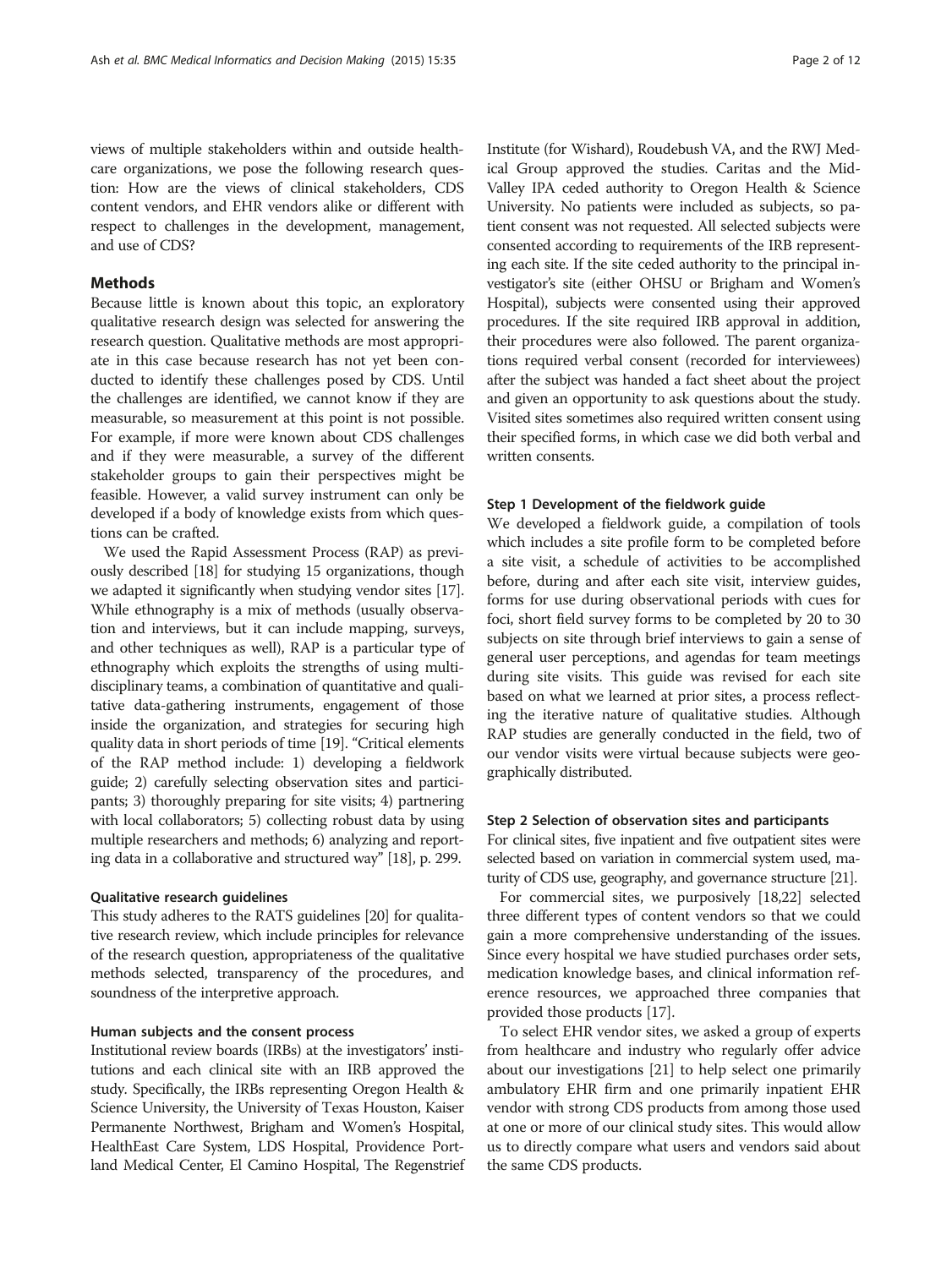All study participants were purposively selected. At clinical sites, we selected subjects for interviewing and observing based on their CDS-related roles. We made an effort to seek out clinical champions, normal users, and skeptical users in addition to CDS experts who work to refine, develop, and manage CDS as paid professionals [[18](#page-11-0)]. During content vendor visits, we interviewed individuals in particular roles, including the CEO, vice presidents, content development and management staff, technical/interoperability staff, and informaticians. For the EHR vendors, we targeted staff members who were most involved with CDS.

# Steps 3 and 4 Thoroughly preparing and partnering with local collaborators

In addition to logistical preparation, preparation by the team for each visit included learning about the site's clinical systems or, in the case of the vendors, the products offered. This was done with the help of an internal collaborator who could assist with any internal human subjects procedures and identify and invite potential subjects. This person also helped arrange for a virtual demonstration of the system or product prior to the site visit.

# Step 5 Collecting robust data by using multiple researchers and methods

Data were collected by a interdisciplinary team of researchers that always included clinicians, social scientists/ ethnographers/methods specialists, and informaticians. For each on-site visit, 6–8 researchers, including senior researchers on the team, travelled to a site. Some team members had already worked together for 6 years before starting this study, and others were added over time. They included physicians, nurses, a pharmacist, a laboratory specialist, medical anthropologists, and informaticians with varied backgrounds. Triangulation, or gathering data through multiple lenses from different kinds of subjects, in multiple ways, is a hallmark of qualitative studies. We therefore used a mix of researchers, subjects, sites, and methods for this study.

RAP interviews are semi-structured so there is a definite focus but the interviewee is allowed freedom to elaborate on topics and the interviewer can pursue interesting avenues. They are most often conducted by two interviewers so that one can focus on the interviewee while the other can write fieldnotes, manage the technology, and ask follow-up questions from a different perspective than that of the primary interviewer. All interviews were recorded and transcribed. Observations were conducted in many departments of hospitals, including laboratories and pharmacies, as well as inpatient and outpatient clinical units and exam rooms. Researchers practiced reflexivity [\[23\]](#page-11-0) by noting personal thoughts in fieldnotes and guarding against leading questions in interviews. Broad areas explored during interviews and observations are listed in

Table 1, but a tailored interview guide for each subject was developed prior to each site visit so that questions were relevant for the role of the interviewee. We did not conduct formal observations within vendor organizations to avoid intrusiveness. We visited the three content vendor sites to conduct interviews in person. Interviews of EHR vendor staff members were done by phone because most personnel working with CDS are distributed across the country. We gained further input once we had summarized results by performing member checking [\[23\]](#page-11-0), whereby we asked representatives of the visited organizations to comment upon our findings.

Data were gathered over a period of five years in three phases. During the first phase, we were funded to study CDS in community hospitals using RAP. Because during that study we found that CDS in ambulatory settings was important yet rarely studied, we sought and received funding to extend our RAP techniques for that purpose. While both of those studies were in progress, we realized that the picture was incomplete without the vendor view. Therefore, we received permission from our funding agencies to use no-cost extensions for site visits and phone interviews with vendor representatives. Over the five-year period, there were a number of changes in the sociotechnical environment of CDS that motivated our continuing interest and our funders' willingness to support the work. When the first grant proposal was written, few community hospitals and clinics had adopted CPOE with CDS, but later, because of national incentives [[1\]](#page-10-0), many more were moving in that direction. Also over the years, the commercial sector increased development and sales of CDS, which encouraged our study of the vendor organizations. The study therefore progressed iteratively as we gained further knowledge and added perspectives.

# Step 6 Analyzing and reporting data in a collaborative and structured way

An inductive thematic content analysis approach was used for analyzing data [\[18,22,23](#page-11-0)]. We followed several of the basic tenets of grounded theory in that when were just

|  | <b>Table 1 Question topics for CDS study</b> |  |  |  |
|--|----------------------------------------------|--|--|--|
|--|----------------------------------------------|--|--|--|

| 1. Clinical site question areas     | 2. Vendor question areas                             |
|-------------------------------------|------------------------------------------------------|
| Background and role of interviewee  | Background and role of interviewee                   |
| The meaning of CDS                  | The meaning of CDS                                   |
| Culture and history of organization | Your CDS product or content                          |
| Knowledge management practices      | About your customers and their<br>use of the product |
| Governance of CDS                   | About the marketplace                                |
| CDS roles in your organization      | CDS roles in your organization                       |
| Challenges                          | Challenges                                           |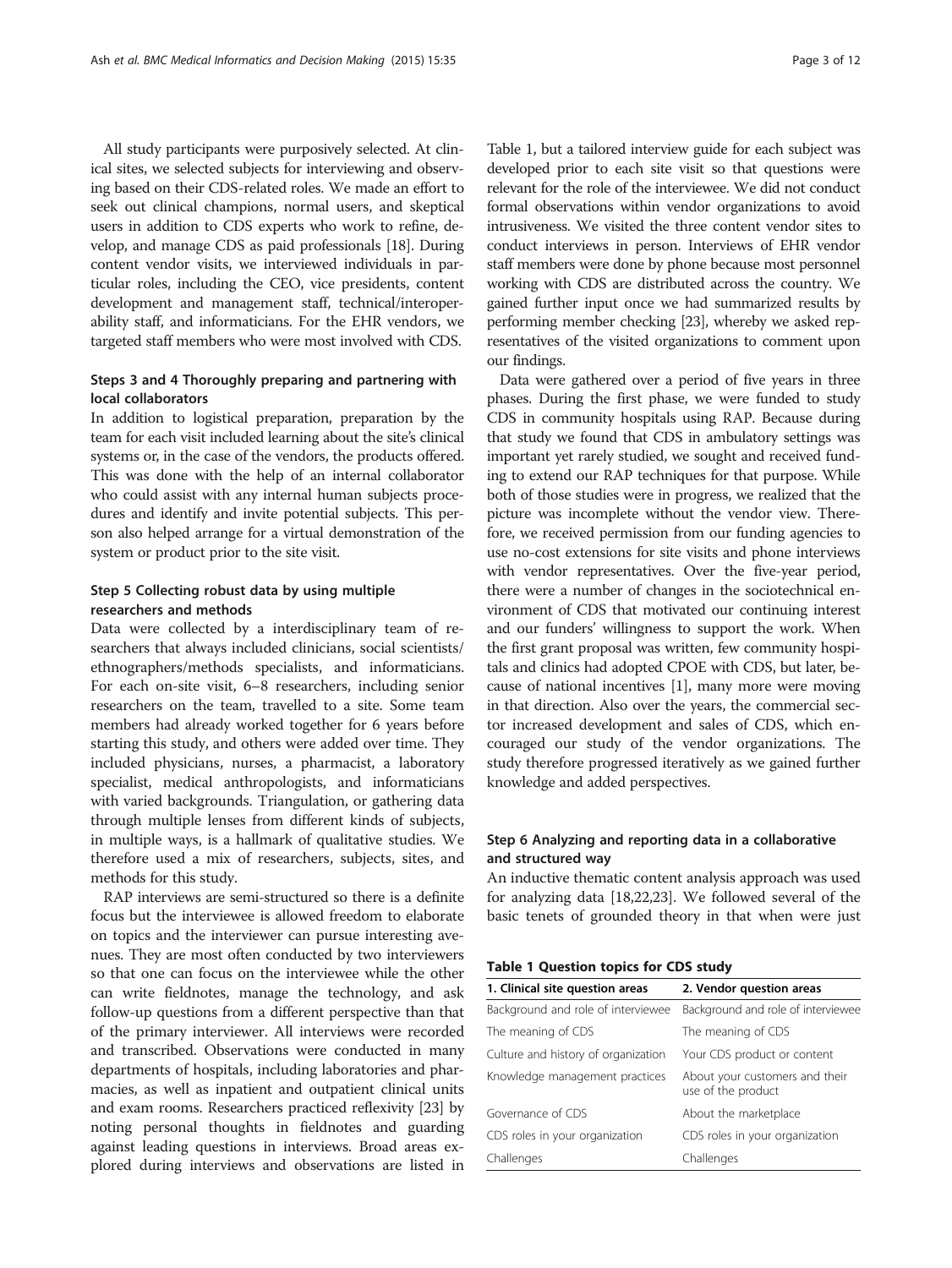beginning to explore CDS, we remained very open in our data gathering and analysis. This meant that we conducted line-by-line coding of interview and fieldnote text documents and identified patterns and themes directly from the words of subjects. As we progressed in our analysis over time, we either coded new text into categories we had already established or created new codes, ultimately leading to new or enhanced patterns and themes. All collected data were reviewed during this process. We used qualitative data analysis software (QSR NVivo) with initial coding conducted by pairs of researchers. Each pair consisted of one clinical and one non-clinical researcher. The process included coding one transcript and comparing coding, then discussing and reaching agreement on definitions and meanings of codes before moving on to additional documents. Each pair then presented the final result of its coding to the multidisciplinary team of informatics, ethnographic, and clinical experts. This coding process, as described in a prior paper [\[18\]](#page-11-0) led to development of the patterns and themes described below. The interpretive process included discussion and eventual agreement about the naming and meaning of themes and subthemes that arose from the data. Using a constant comparative approach, we then analyzed differences across the themes in the clinical, content vendor, and EHR vendor groups to discover the perspective of each group related to each theme.

# Results

# Introduction

We conducted 15 site visits: five to inpatient settings, five to outpatient settings, and five to vendor organizations. We conducted 206 formal interviews with 191 subjects (some were interviewed more than once) and performed 268 hours of observation. We approached approximately twenty subjects who could not consent to an interview because of scheduling conflicts. Table [2](#page-4-0) shows the timing of the site visits, type of setting, kind of EHR system, numbers of interviews, number of clinics (for outpatient sites), and hours of observation.

Table [3](#page-6-0) shows the roles of subjects. We have attempted to categorize them, but since roles are overlapping, titles are varied, and backgrounds are extremely diverse [[24](#page-11-0)], the assignment to categories can only be based on our best judgment. We define the categories as follows. MD informatics personnel work primarily in informatics, including in content development, though some also practice medicine part time. Other clinical informatics staff members are also primarily informaticians but are nurses, pharmacists, and others with clinical backgrounds. Information technology and non-clinical informatics employees include IT staff and informaticians without clinical degrees. Clinicians with some informatics responsibilities are physicians, nurses, pharmacists, or others who spend time in informatics roles either formal or informal, including

chairing or serving on CDS committees. Health information management (HIM) and administrative roles are those held by certified HIM professionals, quality improvement leadership, and administrators not at the vice presidential level. CEO/VP/CMO denotes chief executive officer, vice-president, or chief medical officer, all higher-level leadership positions, including those in the commercial organizations. Finally, the content development and business development/marketing designations are restricted here to the staff in vendor organizations.

Figure [1](#page-7-0) outlines the major themes that were shared by the three groups. We have described themes from the clinical perspective [[21\]](#page-11-0) and the content vendor perspective [\[17](#page-11-0)] in prior publications. Here, we will limit our descriptions to themes shared by two or more of the stakeholder groups.

In the following description of results, the quotes, which illustrate patterns, are representative of what we heard from numerous sources. Brackets are placed around our explanations to improve readability or where we removed proprietary terms.

# Themes shared by all three groups

Please see box A in Figure [1.](#page-7-0)

# Theme 1: People

All three groups told us about new kinds of essential people needed for CDS [[24](#page-11-0)]. These include knowledge engineers, analysts who modify content at clinical sites, clinicians specializing in evidence-based medicine at content vendor sites, and usability and interoperability experts at content vendor sites. The clinical organizations need analysts with both technical skills and knowledge of healthcare to customize CDS. Content vendors need clinicians with skills in evidence-based medicine and writing; EHR vendors need physician consultants who help train staff within purchasing organizations to manage CDS and use it. The notion of embedded employees and the need for vendor staff members to understand healthcare issues are two special points of interest at the intersection of the three "workforces".

# Embedded employees

Many healthcare sites have at least one employee on site paid by the EHR vendor or who formerly worked for the vendor. One hospital site has numerous employees who formerly worked for the EHR vendor and now work for the hospital, while others (one a hospital and one a group of clinics) have outsourced nearly all IT and informatics responsibilities to their vendors. The allegiances of embedded employees are sometimes more towards either the clinical site or to the vendor; these staff members often feel conflicted.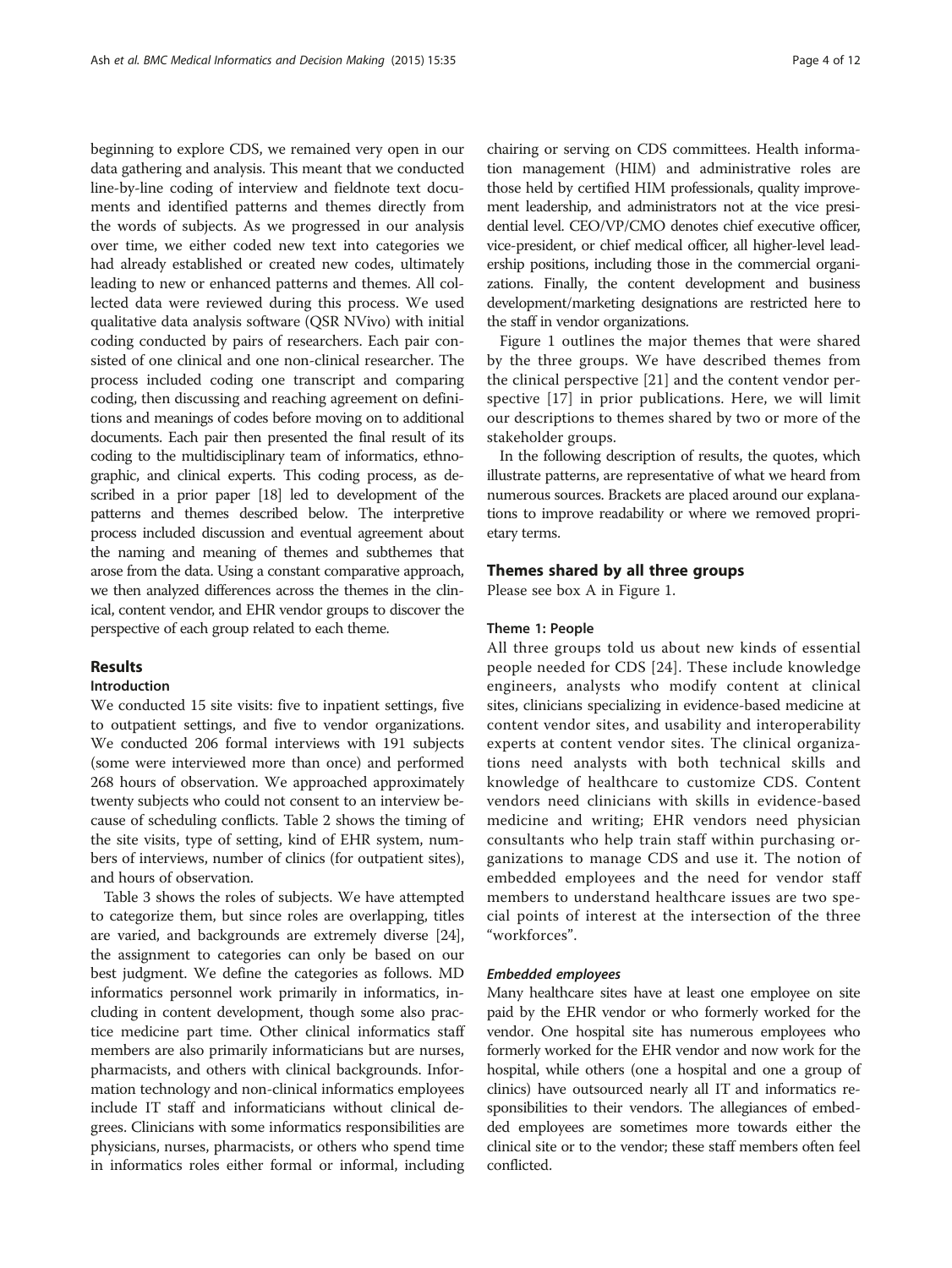# <span id="page-4-0"></span>Table 2 Site visit information

|                                   | <b>Providence Portland</b><br><b>Medical Center</b>     |                        | <b>El Camino</b><br>Hospital | <b>Partners HealthCare</b>            | <b>Wishard Memorial</b><br><b>Hospital Clinics</b> | <b>Roudebush Veterans</b><br>Health Admin. | Mid-Valley IPA RWJ Medical    | Group                             | Zynx<br>Health              | <b>Eclipsys</b>      |  |
|-----------------------------------|---------------------------------------------------------|------------------------|------------------------------|---------------------------------------|----------------------------------------------------|--------------------------------------------|-------------------------------|-----------------------------------|-----------------------------|----------------------|--|
| Location                          | <b>Portland OR</b><br><b>Mountain</b><br><b>View CA</b> |                        |                              | Boston, MA                            | Indianapolis IN                                    | Indianapolis IN                            | Salem OR                      | <b>New</b><br><b>Brunswick NJ</b> | Los<br><b>Angeles</b><br>CA | Atlanta,<br>GΑ       |  |
| setting                           | <b>Characteristics of Community Hospital</b>            |                        | Community<br>Hospital        | Academic and<br>community out-patient | clinics                                            | Academic and county VA outpatient clinics  | Community<br>outpatient       | <b>Academic</b><br>outpatient     | Content<br>vendor           | <b>EHR</b><br>Vendor |  |
| Type of System                    | Commercial                                              |                        | Commercial                   | Locally developed and<br>commercial   | Locally developed                                  | <b>Nationally developed</b>                | Commercial<br>Commercial      |                                   | <b>NA</b>                   | ΝA                   |  |
| Date of Visit                     | 12/2007                                                 |                        | 2/2008                       | 6/2008                                | 9/2008                                             | 9/2008                                     | 12/2008<br>2/2009             |                                   | 7/2009                      | 9/2009               |  |
| Hours observing                   | 36                                                      | 26                     |                              | 37                                    | 20                                                 | 25                                         | 33                            | 26                                | <b>NA</b>                   | ΝA                   |  |
| <b>Individuals</b><br>observed    | 12<br>10                                                |                        |                              | 17                                    | 16                                                 | 17                                         | 17<br>27                      |                                   | <b>NA</b>                   | <b>NA</b>            |  |
| Number of clinics NA<br>observed  | <b>NA</b>                                               |                        |                              | 9                                     | 6                                                  | 5                                          | 9<br>6                        |                                   | <b>NA</b>                   | <b>NA</b>            |  |
| Number of<br>interviews           | 15                                                      |                        | 12                           | 13                                    | 9                                                  | 9                                          | 9                             | 12                                | 6                           | 10                   |  |
|                                   |                                                         | <b>First Data Bank</b> |                              | <b>LDS Hospital</b>                   | <b>UpToDate</b>                                    | <b>Caritas Christi Health Care</b>         | <b>HealthEast Care System</b> |                                   | <b>NextGen</b>              | Total                |  |
| Location                          |                                                         | South San Francisco CA |                              | Salt Lake City UT                     | Waltham, MA                                        | Boston, MA                                 | Minneapolis/St. Paul MN       |                                   | Horsham, PA                 |                      |  |
| <b>Characteristics of setting</b> |                                                         | <b>Content vendor</b>  |                              | <b>Community Hospital</b>             | <b>Content Vendor</b>                              | <b>Community Hospital</b>                  | <b>Community Hospital</b>     |                                   | <b>EHR Vendor</b>           |                      |  |
| Type of System                    |                                                         | ΝA                     |                              | Locally developed                     | <b>NA</b>                                          | Commercial                                 | Commercial                    |                                   | <b>NA</b>                   |                      |  |
| Date of Visit                     |                                                         | 10/2009                |                              | 1/2010                                | 3/2010                                             | 3/2010                                     | 7/2010                        |                                   | 5/2011                      |                      |  |
| Hours observing                   |                                                         | NΑ                     |                              | 19                                    | <b>NA</b>                                          | 17                                         | 29                            |                                   | ΝA                          | 268                  |  |
| Individuals observed              |                                                         | <b>NA</b>              |                              | 15                                    | <b>NA</b>                                          | 12                                         | 12                            |                                   | ΝA                          | 155                  |  |
| Number of clinics observed        |                                                         | <b>NA</b>              |                              | <b>NA</b>                             | <b>NA</b>                                          | <b>NA</b>                                  | <b>NA</b>                     |                                   | <b>NA</b>                   | 35                   |  |
| <b>Number of interviews</b>       |                                                         | 6                      |                              | 18                                    | 9                                                  | 25                                         | 41                            |                                   | 12                          | 206                  |  |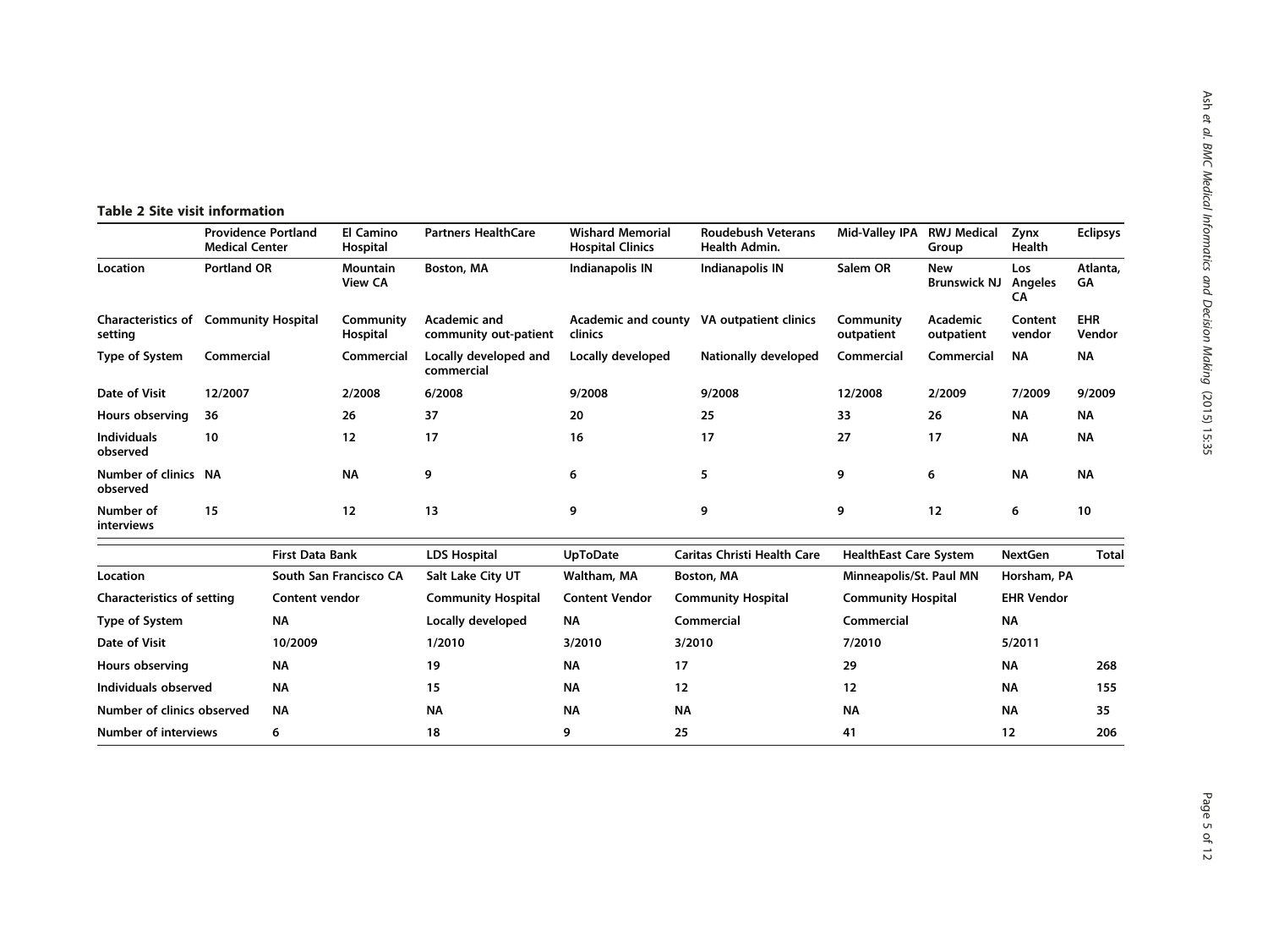Clinical customers frequently criticized EHR vendor employees for not having a comprehensive enough understanding of healthcare to be able to develop or productively customize an EHR or reports. CDS analysts at clinical sites are therefore especially delighted when they can deal with vendor staff members who have clinical backgrounds. Physician consultants working for EHR vendors are highly valued by physician customers. Those representing healthcare organizations felt strongly that vendors should hire more staff members with clinical backgrounds.

## Theme 2: Knowledge management

For the clinical sites, knowledge management includes not only selecting and modifying CDS purchased from vendors, but also developing CDS, inventorying, updating, and continuously monitoring usefulness of CDS. For CDS content vendors, knowledge management is essential for their ability to produce and maintain content. Content vendors all have proprietary mechanisms for keeping track of CDS within their organizations. They also provide software that clinical sites can purchase to help them to manage CDS. There are three aspects of knowledge management (listed below) that illustrate tensions among clinical sites, content vendors, and EHR vendors.

# Customization of CDS

Clinical site staff members are often frustrated that they have to put so much effort into even the most basic CDS. Modifying CDS so that it suits the local work process is time-consuming. A content vendor representative noted: "I don't care if it's a community [hospital] or large [hospital], they don't have the resources or the bandwidth to do this [CDS]".

## Content vendor products

Most hospital representatives purchase some content directly from content vendors and are often frustrated with the products. They are concerned that content contains too many options, is not current enough, or is not good enough (i.e., evidence-based).

#### Sharing content

Representatives of all groups thought that sharing of CDS would be an ideal but hard to reach goal. Clinical sites rarely share CDS content they have developed. A hospital CDS analyst said: "Some things are hard to share. So you just get like a bunch of screen prints. . . somebody has to actually go and program that or configure that, and it may be a sixmonth effort." Some vendors enable sharing by providing web sites and discussion mechanisms for this purpose. Even so, some clinical sites do not freely share because they would like compensation or they believe sharing could cause liability problems. Another hospital analyst noted that an EHR vendor may be averse to the idea of customers sharing content they paid for but the vendor developed for them: "[CDS rules] created by the vendor consultant are the client's property but should not be shared because the vendor wants to continue to make money off it [i.e., by selling the content to other healthcare customers]".

# Theme 3: Workflow

All three groups are cognizant of the impact of CDS on the workflow of end-users, although their views differ slightly. The clinical organizations are especially sensitive about providing CDS that will frustrate physicians by slowing their work with an inordinate number of alerts or reminders. The vendors are all striving to improve workflow by providing more active decision support that is embedded within the EHR so that the clinician does not have to ask for it separately.

# Theme 4: Communication and feedback

In this section, we focus on communication and feedback among the three groups.

# Collaboration

Collaborative communication between clinical site employees and vendor employees ranges from daily to infrequently. Some have good, close working relationships, while others experience friction. Clinical staff members who manage to find individual vendor staff members to call on a consistent basis believe that is key.

#### Open dialogue

All three content vendors point to the need for open dialogue between content vendors, EHR vendors and end users. However, dialogue is time-consuming and difficult, and because the EHR vendors are often customers of content vendors, it can be especially complicated for them to speak freely. An EHR vendor representative praised the work of the HL7 standards body for promoting open dialogue in a legally safe environment: "in HL7 meetings you would have the best developers from each company come together and they would share ideas in a non-competitive environment".

#### Misunderstandings

All three groups believe the other groups do not understand what they do. Clinical sites do not understand content vendors because they do not know how much effort goes into developing CDS content; content vendors do not understand the burden on the clinical sites to modify the content; EHR vendors do not understand how difficult it is for content vendors to integrate their products into EHRs that follow different interoperability standards.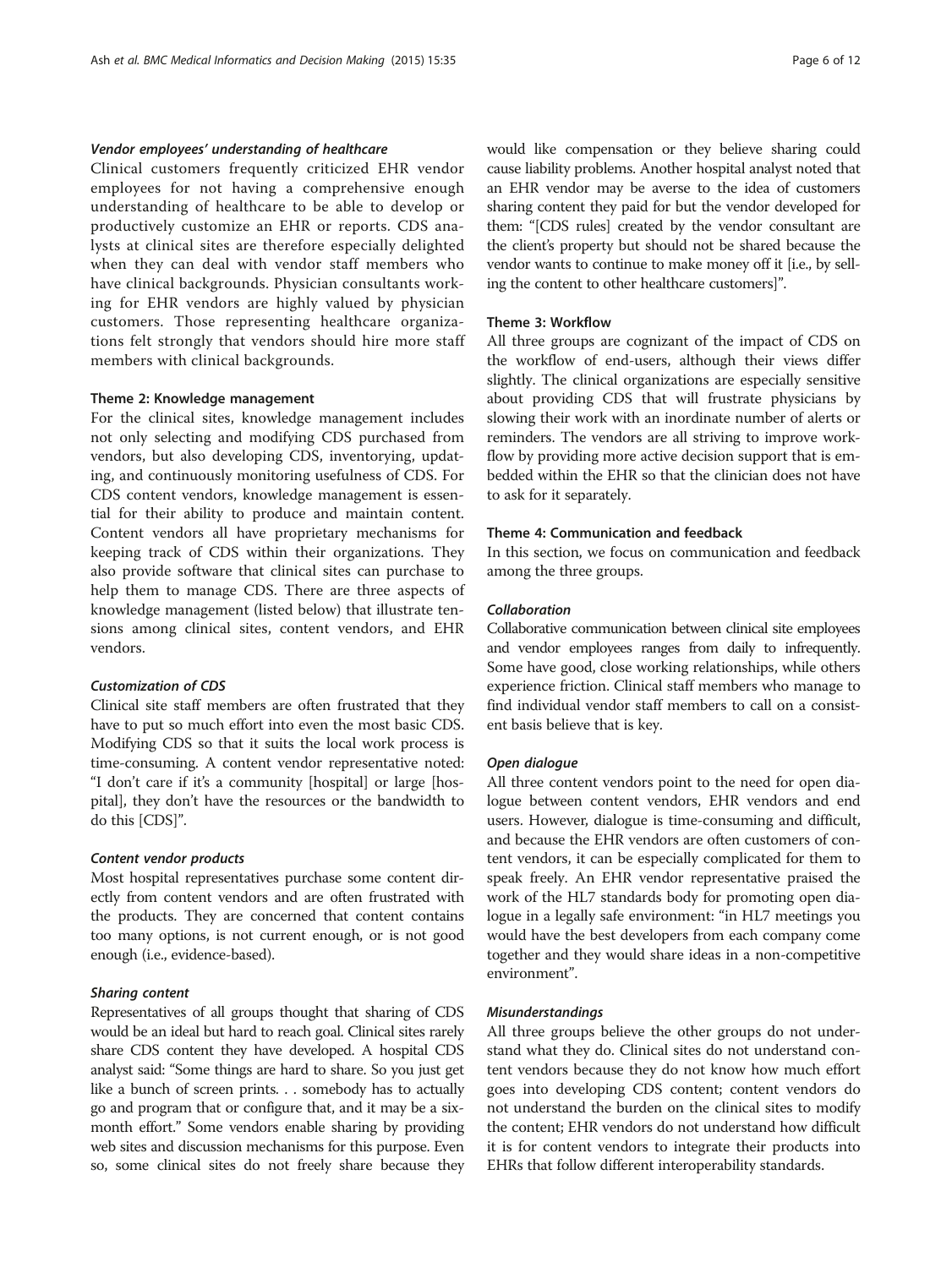# <span id="page-6-0"></span>Table 3 Roles of subjects at each site

|                                       | Health<br><b>East Care</b><br>System | Caritas<br>Christi<br>Health<br>Care | <b>LDS</b><br>Hospital | Providence<br>Portland<br>Medical<br>Center | EI<br>Camino<br>Hospital Care | <b>Partners</b><br>Health- | Wishard<br>Memorial<br>Hospital<br>Clinics | Roudebush<br>Veterans<br>Health<br>Admin. | Mid-<br><b>Valley</b><br>IPA | <b>RWJ</b><br>Medical<br>Group | Zynx<br>Health | First<br>Data<br><b>Bank</b> | UpToDate Eclipsys NextGen Total |                |    |     |
|---------------------------------------|--------------------------------------|--------------------------------------|------------------------|---------------------------------------------|-------------------------------|----------------------------|--------------------------------------------|-------------------------------------------|------------------------------|--------------------------------|----------------|------------------------------|---------------------------------|----------------|----|-----|
| MD<br>informatics                     | $\overline{2}$                       |                                      |                        |                                             | 1                             | 6                          | 7                                          |                                           | 1                            | $\mathbf{1}$                   |                |                              |                                 |                |    | 21  |
| Other clin<br>informatics             | 24                                   | 3                                    | 1                      | $\overline{\mathbf{2}}$                     | 5                             | $\mathbf{1}$               |                                            | 3                                         |                              |                                |                |                              |                                 |                |    | 41  |
| IT and<br>non clin<br>informatics     | 10                                   | $\overline{7}$                       | 1                      |                                             | 4                             | 1                          | 1                                          | 3                                         | 5                            | 5                              |                |                              |                                 |                |    | 37  |
| Clinical,<br>some with<br>informatics |                                      | $\overline{7}$                       | 8                      | 3                                           | 3                             | 5                          |                                            |                                           | $\overline{2}$               | $\overline{\mathbf{2}}$        |                |                              |                                 |                |    | 31  |
| HIM, admin                            | 2                                    |                                      |                        |                                             | $\overline{2}$                |                            |                                            |                                           |                              | 2                              |                |                              |                                 |                |    | 7   |
| Clin admin,<br>some in<br>quality     | 3                                    | $\overline{2}$                       |                        |                                             | 3                             |                            |                                            |                                           |                              | 1                              |                |                              |                                 |                |    | 12  |
| CIO/IT                                |                                      |                                      |                        |                                             |                               |                            |                                            |                                           |                              |                                |                |                              | 2                               | 1              | 3  | 8   |
| CEO/VP/CMO                            |                                      | $\overline{2}$                       | $\overline{2}$         | $\overline{\mathbf{2}}$                     |                               |                            |                                            |                                           |                              |                                | $\overline{2}$ | 3                            | 4                               |                |    | 16  |
| Content<br>development                |                                      |                                      |                        |                                             |                               |                            |                                            |                                           |                              |                                | $\overline{2}$ |                              | $\overline{2}$                  | $\overline{7}$ | -1 | 13  |
| Total                                 | 41                                   | 23                                   | 13                     | 10                                          | 18                            | 13                         | 9                                          | 9                                         | 9                            | 12                             | 4              |                              | 8                               | 8              | 5  | 186 |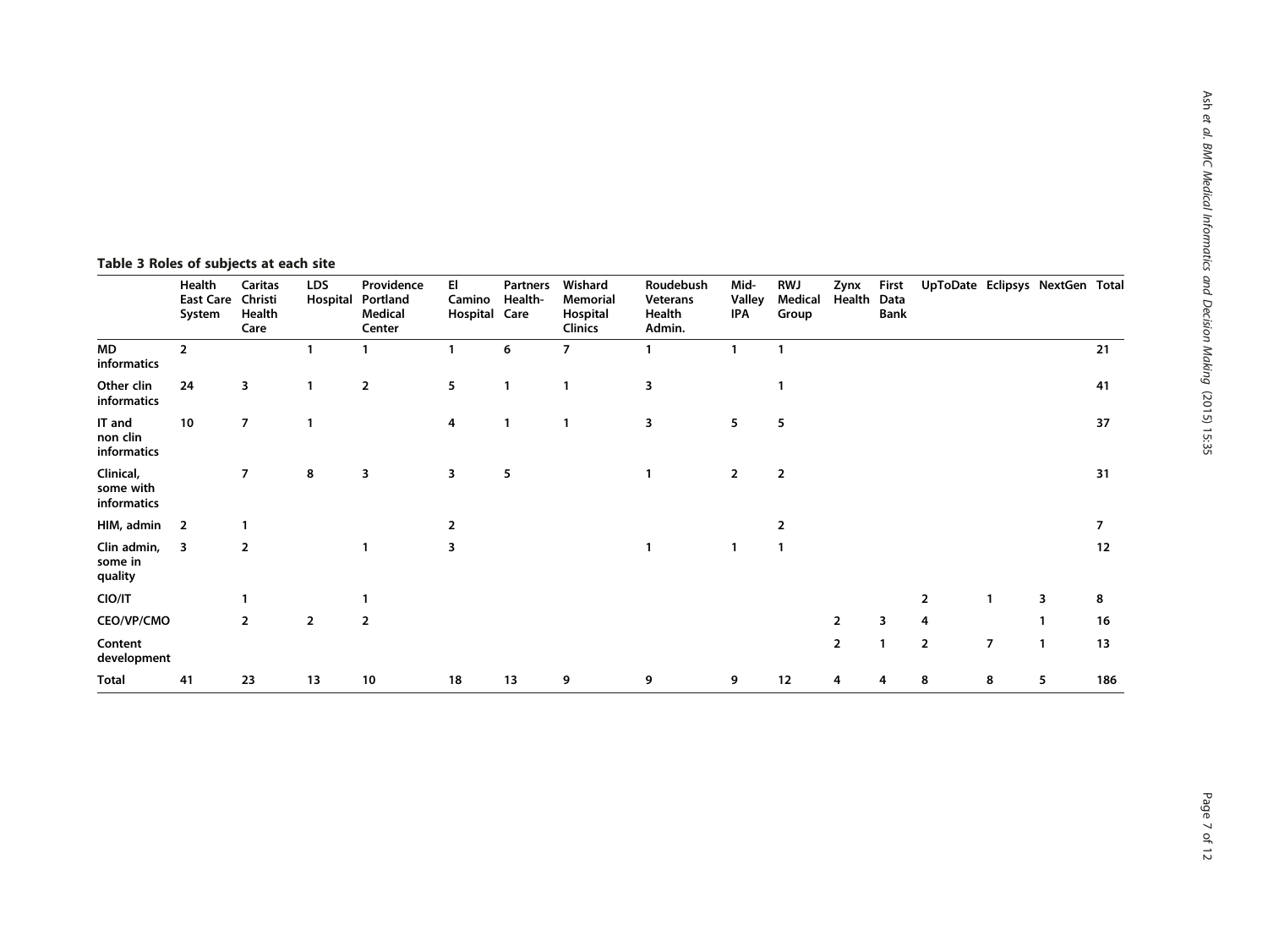<span id="page-7-0"></span>

# Vendor neutrality

Content vendors discussed the business necessity of staying (and appearing) neutral toward both EHR vendors and end-users, given that EHR vendors are also (competing) customers. They cannot afford to alienate potential or actual customers.

# User feedback

Some vendors of both types have difficulty gaining useful feedback from end-users or simply do not try. Several strive to gather informal feedback from customers. One actively solicits feedback through formal customer satisfaction surveys and random spot-checking during implementation. Interviewees representing this vendor also talked about involving stakeholders in developing requirements for designing and developing CDS. They also monitor customer use of the product to make decisions regarding future content.

# Theme 5: The future, vision, and strategy

All three groups share optimism about the future.

#### Corporate strategy

The companies want to continue to grow and change to keep a competitive edge. They are working to identify new markets and strategies and to pursue them aggressively. They are offering varied packages to meet diverse customer needs. These include different kinds of licensing, training, and hosting services. They aim to be prepared for and able to take advantage of changes in federal policy. Interviewees from both EHR companies expressed the idea that having a robust data analytics capacity was a main selling point for their respective companies.

#### Perceptions of the other

Content vendor representatives felt that because of Meaningful Use there is an emerging understanding of "what [they] do" on behalf of both the public and customers, and that this would lead to greater customer appreciation. The vendor representatives' view of customers is mainly positive in that they admire the hospitals and clinics for being at the forefront of EHR implementation. However, there are some undercurrents of disappointment as well. One vendor representative expressed frustration that the customers were motivated more to increase their revenue than to improve patient care: "So while we have decision support . . . the bulk of it supports making sure they get paid." Vendors told us customers are not clamoring to purchase CDS that focuses only on improving the quality or safety of care. Customers, they believe, often expect the software to do more than it can, but use of these products is often suboptimal. A content vendor employee said: "And I've seen several times where the client is trying to make the products work differently… to meet their ideal workflow in their mind and they're fighting the product".

# Themes shared by clinical and content vendor groups

Please see box B in Figure 1.

#### Theme 6: Interoperability

Both clinical site and content vendor groups are frustrated that more progress has not been made by EHR vendors regarding interoperability and use of standard protocols. With respect to CDS, the content vendors would like it to be easier for their products to be embedded within different commercial EHRs: "It can be sometimes a little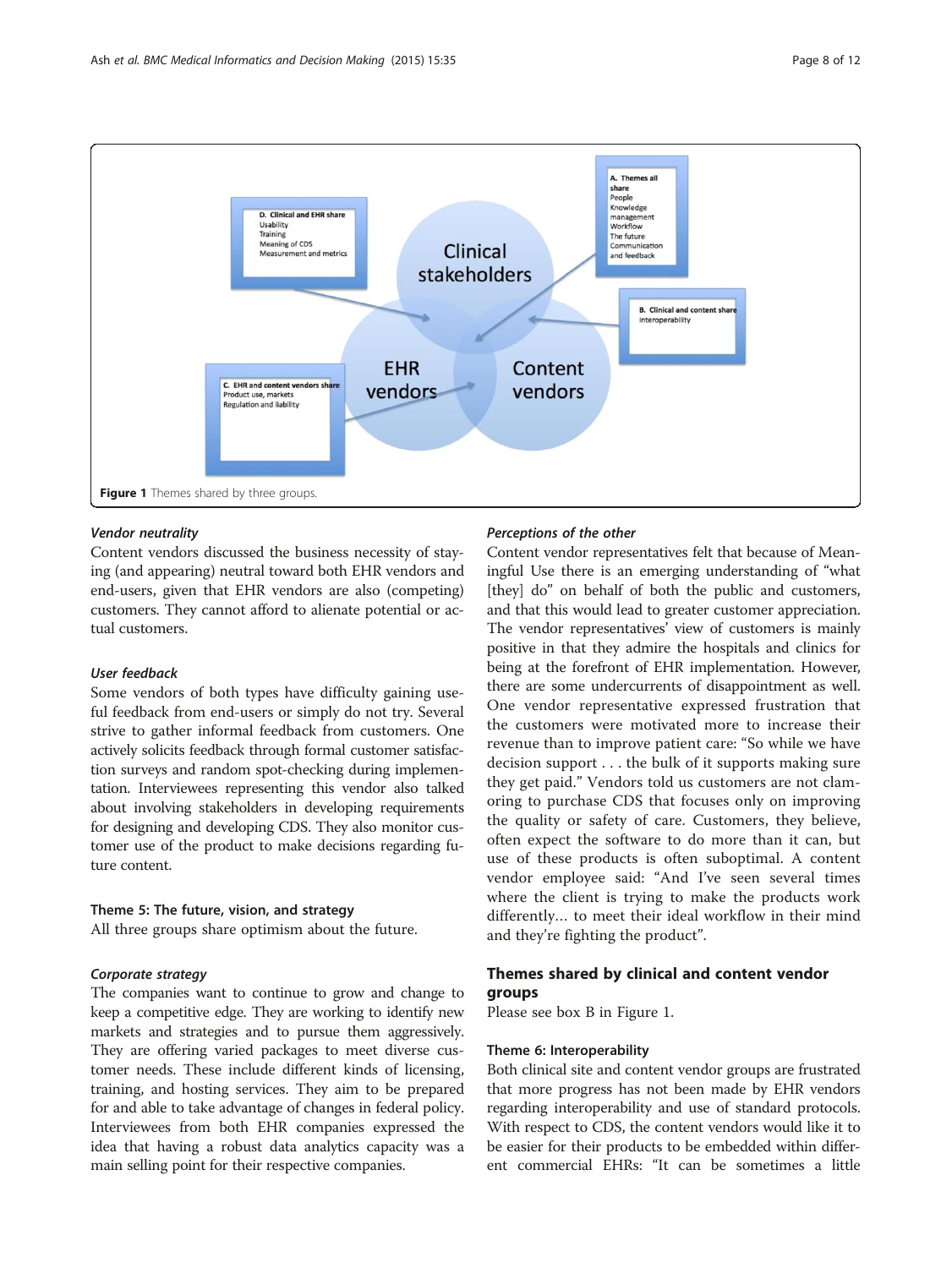frustrating when their format is just different than ours." There is a history of content vendors being bought by EMR vendors and later becoming separate again [[25](#page-11-0)-[28](#page-11-0)], so in these cases there remains some interoperability. One content vendor representative recommended: "The optimal way for clinical content and EHR vendors to work together is to keep separate, but standardize the interfaces between them".

# Interoperability and the relationship of clinical sites with content vendors

Customers resent the large amount of work and resources necessary to fit specific content into an EHR. Because of this demand on resources, EHR vendors tend to have relationships with specific content vendors. Although it may be theoretically feasible for a customer to use a different content vendor than one that is partnered with their EHR vendor, it is often both more difficult and costly.

# Interoperability and the relationship of EHR vendors and content vendors

Interoperability between EHR and content vendor products was described by interviewees as necessary but challenging. A content vendor representative noted the need for collaborating: "But at times you really do need to come together to say, you know, we are doing this together for a site".

# Themes shared by EHR and content vendor groups

Please see box C in Figure [1](#page-7-0). These subthemes include market considerations and also regulations and liability concerns.

#### Theme 7: Markets, products and customers

Because a number of our interviewees at vendor sites were in marketing, we were able to discover their views on market segmentation, what products appeal to certain markets, and how they view their customers. Subthemes include: who is the customer, integration, and competition.

# Who is the customer

All vendors talked about how they define "the customer," the varied and complex relationships they have with these customers, and the differences in expectations and approach required by each. Customers include EHR vendors that are customers of a content vendor. Health systems, hospital IT departments, and end-user clinicians may all be customers of either content vendors or EHR vendors.. To make matters even more complicated, agreements and types of relationships often vary even within a single customer category.

# Integration

The product that content vendors produce must be able to be integrated into multiple EHRs in order to be commercially successful. Integrating content has implications for product design and underscores the need for effective relationships with EHR vendors.

# Competition

The overall vendor environment is increasingly competitive and deliberately non-integrated. In order to remain competitive as a business, the vendor must clearly brand products and keep pace with changing market expectations. The primary niche identified by content vendors is providing evidence-based content. Content vendors also felt that most people did not fully understand what they do, and how resource-intensive the work is.

# Liability for content

The EHR vendors and the content vendors clearly state that they do not practice medicine and therefore should not be liable for decisions that can only be made by clinicians. They provide a vehicle for using CDS content, but it is the responsibility of the clinician to decide the medical relevance of that content for the patient's care.

# Themes shared by EHR vendor and clinical stakeholder groups

Please see box D in Figure [1.](#page-7-0)

# Theme 8: Usability

We heard constant and strongly worded complaints from the clinical site representatives about the usability of all vendor-developed EHRs. We observed continuous usability problems, defined as difficulties experienced by the user directly interacting with the clinical information system, which can impact the effectiveness of CDS. The EHR vendor representatives noted that their organizations were paying a great deal more attention to usability than ever before. One of them said: "Well, you know, I mean certainly in the past four or five years the user interface, user experience type people have become more in demand by vendors and that's probably going to continue to grow as we hear more noise about usability".

# Theme 9: Training

Interviewees described 1) how training happens, 2) training options (mostly provided by vendors), 3) training for different types of clients (e.g. virtual training for small clients), 4) the role and purpose of training, and 5) the people who do the training. At the clinical sites, vendors often do training. In the case of large clinical organizations, the EHR vendors train trainers within the organization. They may also train analysts and IT staff within those organizations. In smaller organizations, the vendors may train users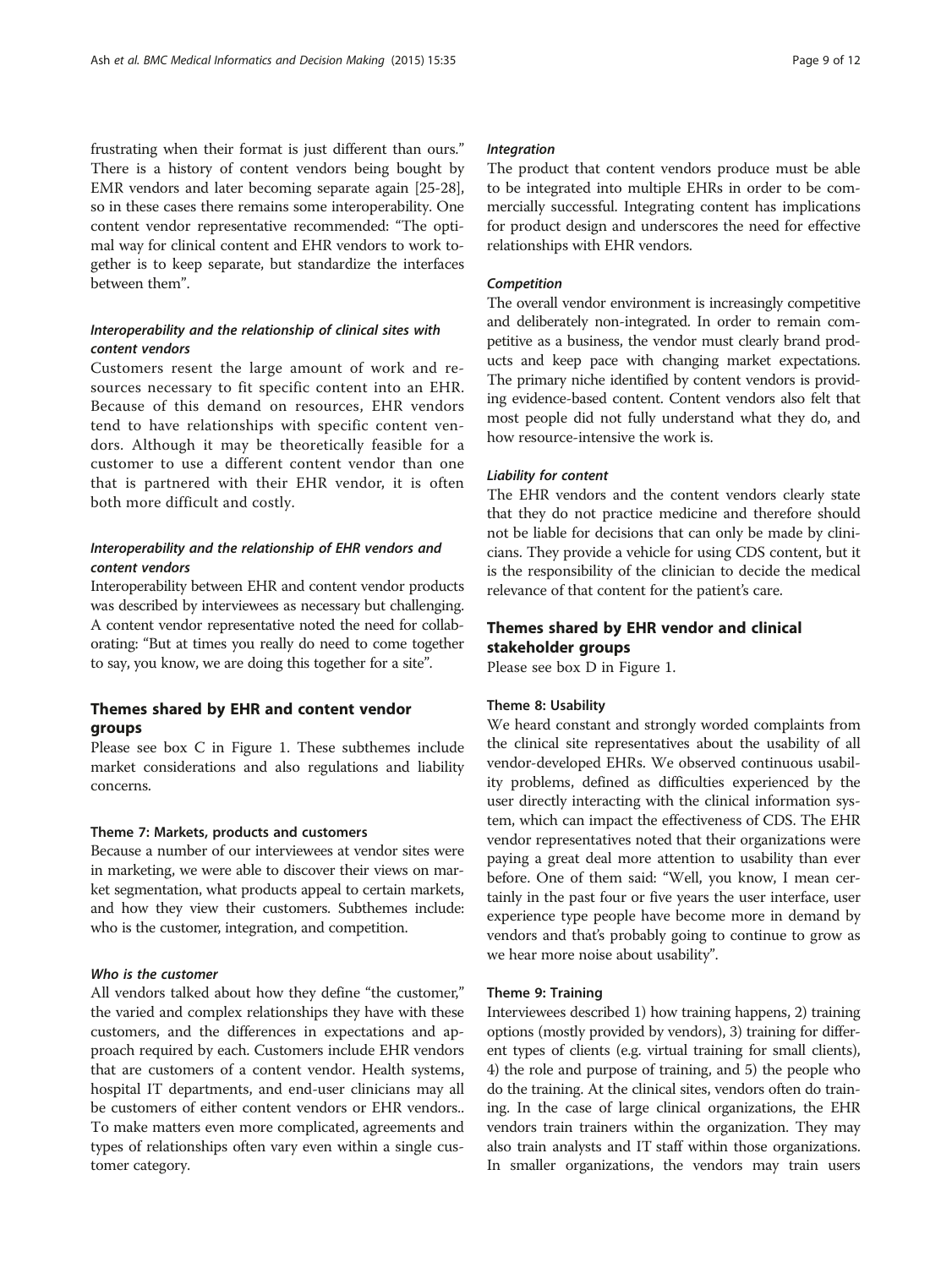directly. The clinical site employees had mixed feelings about the quality of training they received from vendors. Conversely, the vendor representatives complained that often, clinical organizations were too reluctant to pay for training.

## Theme 10: The meaning of CDS

Within the clinical sites, we found that the term CDS meant different things to different study subjects [\[29](#page-11-0)]. Many clinical users were not familiar with the term at all. Those who did know the term described it in either very narrow terms (e.g. alerts and reminders) or broad terms such as guidance provided by the EHR for making clinical decisions. Because our study subjects within the vendor organizations were selected due to their knowledge of CDS, they offered careful and detailed descriptions of what CDS means to them. They universally believe a broad definition that includes population-based reports and analytics in the definition.

# Theme 11: Measurement and metrics

Measurement of the use and effectiveness of CDS is a challenge. Representatives at one clinical site discussed how they had difficulty accessing data for reporting because the data were maintained in a proprietary format by their vendor. Other representatives perceived that the difficulty in their ability to generate reports was related to their vendor's preference to be paid to generate reports for them.

One vendor has offered free analytics capabilities for a number of years, yet few customer organizations have used them. However, interest among customers is increasing rapidly. An EHR vendor representative said: "many practices are interested in quality measures because of reimbursement, but many are also interested in improving their care".

# **Discussion**

The three major stakeholder groups involved in CDS share views on the importance of appropriate manpower, careful knowledge management, CDS that fits user workflow, the need for communication among the groups, and for mutual strategizing about the future of CDS. However, views of usability, training, metrics, interoperability, product use, and legal issues differed.

#### Strengths and weaknesses of this study

The major strengths of this study include the breadth and variety of 1) organizations selected as sites, and 2) subjects selected for observation and/or interviewing. This study is unique in involving commercial as well as health care entities as sites. The breadth of backgrounds represented on the research team and the team's experience using RAP also strengthened the study. Other strengths, including the ability to include senior investigators in all six RAP steps for all site visits over five years, and to conduct especially rigorous research, were made possible by U.S. government funding.

Limitations include the length of the study. It is possible that, because the 15 visits spanned a period of five years, some of the earlier subjects may now have different opinions than what was shared in their interviews, particularly since ARRA incentives began during that period. On the other hand, we carefully considered the temporal factors during analysis, and this enhanced our understanding of the fundamental, enduring, broad themes that were generated. Another limitation of this study was only being able to conduct telephone interviews at some vendor sites. In person interviews are always preferred, but subjects belonging to these organizations were not colocated. Although we included three major stakeholder groups in our landscape, we were unable to gather data directly from what may be the most influential factor, that of the government regulators who created the legal environment surrounding these groups. Finally, because this was a qualitative study, the results are not generalizable to all clinical and vendor organizations, but they should be transferable to entities similar to those studied.

# Implications of results

There are many tensions among the three groups that make up the landscape of CDS. Some tensions relate to misunderstandings among the groups. However, subjects told us that the most severe tensions stem from the external characteristics, such as the need for national standards for interoperability that are actually used by vendors. Standards would provide a safe, legal environment in which vendors would be empowered to provide more CDS tools to customers. There is progress being made by standards groups and our results underscore the importance of this work.

Interviewees want more collaboration and open dialogue. The CDS content vendors we studied believe that they are neutral developers of clinical content which EHR vendors and clinicians consume. They would like to have more interaction with the other players in the CDS landscape. To promote adequate understanding among the most important entities critical to successful use of CDS, a "three-way conversation" among content vendors, electronic health record vendors, and users was recommended by a number of interviewees. These conversations would help to achieve the mutual goal of better healthcare assisted by CDS. Standards groups provide an appropriate venue for such conversations, as do professional associations, especially the American Medical Informatics Association (AMIA) and HIMSS.

# Relationship to other studies

Many interviewees also outlined legal issues that impede sharing and collaboration. Authors of prior publications have promoted this idea [\[30,31](#page-11-0)] and there has been some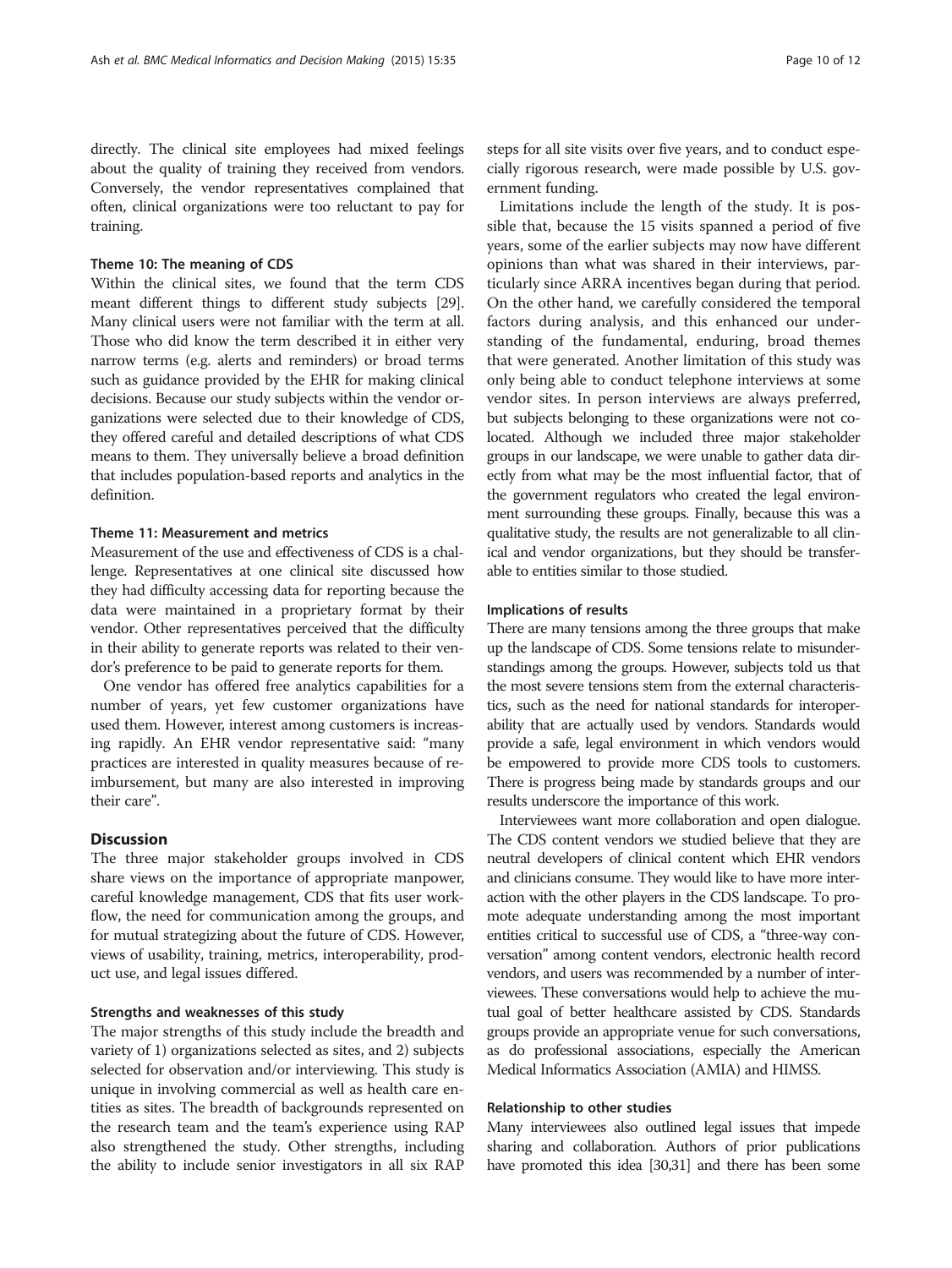<span id="page-10-0"></span>progress. For example, the Office of the National Coordinator for Health Information Technology has commissioned a research group to identify a small sub-set of medication interaction rules that are especially useful [\[32\]](#page-11-0). Such preselection could help users to prioritize CDS knowing there is general agreement about some high-impact alerts. Since this would represent a standard of care, there could be some legal protection at least for the use of these alerts.

Most subjects outlined advantages of increased sharing. Currently, there is no easy way for healthcare organizations to share the clinical content. Clinical organizations cannot continue to develop and redevelop the same CDS interventions. Many interviewees felt there should be a mechanism that allows organizations to share content and provides legal protections to the organizations. Prior authors have outlined how this has been accomplished in pilot studies [\[33-37](#page-11-0)].

The health care organizations plan to measure CDS effectiveness increasingly in the future, and to improve their monitoring and reporting. The vendor organizations are developing additional tools to help them. The publication of the six systematic reviews by Haynes et al. [6-[11\]](#page-11-0) made it clear that all parties involved in the design, development, implementation, and use of CDS interventions need to develop metrics if CDS is to be evaluated in a rigorous fashion (e.g., RCTs, usage statistics) [\[38\]](#page-11-0).

#### Future research

A follow-up study after the impact of ARRA [1] becomes clearer could offer an assessment of how issues identified in the present study are being addressed and what challenges remain. It would be especially useful if the study could discover the perspectives of both public and private regulatory and accrediting bodies concerning CDS, in addition to the clinical and commercial stakeholder groups included here.

## Conclusions

By conducting site visits to 15 organizations representing clinical users, content vendors, and EHR vendors, we gathered data on the broad landscape that impacts challenges to CDS development, management, and use. The three groups share thinking about many aspects of CDS, but views differ in a number of important respects as well. Until these three groups can reach a mutual understanding of the views of the other stakeholders, and work together, CDS will not reach its potential.

#### Competing interests

The authors declare they have no competing interests.

#### Authors' contributions

JSA, DFS, AW, and CKM designed and conducted the study, analyzed the data, and wrote the paper. AB, VM, and DJC assisted in the design of the study, gathered and analyzed the data, and reviewed versions of the manuscript. AB also organized the data and contributed significantly to writing the paper. BM, with JSA, obtained funding for the study and reviewed drafts of the manuscript. All authors have read and approved the final manuscript.

#### Acknowledgements

We would like to thank all of the sites that allowed us to visit them. We also very much appreciate Jessica L. Erickson for her assistance with the manuscript. This work was supported by grant LM06942 and training grant 2T15LM007088 from the National Library of Medicine, NIH. This project is also derived from work supported under contract #HHSA290200810010 from the Agency for Healthcare Research and Quality (AHRQ), U.S. Department of Health and Human Services. The findings and conclusions in this document are those of the author(s), who are responsible for its content, and do not necessarily represent the views of AHRQ. No statement in this report should be construed as an official position of AHRQ or of the U.S. Department of Health and Human Services. Federal law, section 934(c) of the public health service act, 42 U.S.C. 299c-3 (c), protects identifiable information on which this report, presentation, or other form of disclosure is based. No identifiable information about any individuals or entities supplying the information or described in it may be knowingly used except in accordance with their prior consent. Any confidential identifiable information in this report or presentation that is knowingly disclosed is disclosed solely for the purpose for which it was provided.

#### Author details

<sup>1</sup>Oregon Health & Science University, Portland, OR, USA. <sup>2</sup>University of Texas School of Biomedical Informatics, Houston, TX, USA. <sup>3</sup>Kaiser Permanente Center for Health Research, Portland, OR, USA. <sup>4</sup>Brigham and Women's Hospital, Boston, MA, USA. <sup>5</sup>Harvard Medical School, Boston, MA, USA.<br><sup>6</sup>Partners HealthCare, Boston, MA, USA. <sup>7</sup>Vanderbilt University, Nashvill Partners HealthCare, Boston, MA, USA. <sup>7</sup>Vanderbilt University, Nashville, TN, USA.

Received: 21 August 2014 Accepted: 7 April 2015 Published online: 24 April 2015

#### References

- H.R. 1 [111<sup>th</sup>]. American Recovery and Reinvestment Act of 2009 (Gov-Track.us) [Internet]. Available from: [http://www.govtrack.us/congress/](http://www.govtrack.us/congress/bill.xpd?bill=h111-1) [bill.xpd?bill=h111-1.](http://www.govtrack.us/congress/bill.xpd?bill=h111-1) Accessed August 8, 2014.
- 2. Bates DW, Kuperman GJ, Wang S, Gandhi T, Kittler A, Volk L. Ten commandments for effective clinical decision support: making the practice of evidence-based
- medicine a reality. J Am Med Inform Assoc. 2003;10(6):523–30. 3. Garg AX, Adhikari NK, McDonald H, Rosas-Arellano MP, Devereaux PJ, Beyene J, et al. Effects of computerized clinical decision support systems
- on practitioner performance and patient outcomes: a systematic review. JAMA. 2005;293(10):1223–38.
- 4. Hunt DL, Haynes RB, Hanna SE, Smith K. Effects of computer-based clinical decision support systems on physician performance and patient outcomes: a systematic review. JAMA. 1998;280(15):1339–46.
- 5. Kawamoto K, Houlihan CA, Balas EA, Lobach DF. Improving clinical practice using clinical decision support systems: a systematic review of trials to identify features critical to success. BMJ. 2005;330(7494):765.
- 6. Roshanov PS, Misra S, Gerstein HC, Garg AX, Sebaldt RJ, Mackay JA, et al. Computerized clinical decision support systems for chronic disease management: a decision-maker-researcher partnership systematic review. Implement Sci. 2011;6:92.
- 7. Sahota N, Lloyd R, Ramakrishna A, Mackay JA, Prorok JC, Weise-Kelly L, et al. Computerized clinical decision support systems for acute care management: a decision-maker-researcher partnership systematic review of effects on process of care and patient outcomes. Implement Sci. 2011;6:91.
- 8. Nieuwlaat R, Connolly SJ, Mackay JA, Weise-Kelly L, Navarro T, Wilczynski NL, et al. Computerized clinical decision support systems for therapeutic drug monitoring and dosing: a decision-maker-researcher partnership systematic review. Implement Sci. 2011;6:90.
- 9. Roshanov PS, You JJ, Dhaliwal J, Koff D, Mackay JA, Weise-Kelly L, et al. Can computerized clinical decision support systems improve practitioners' diagnostic test ordering behavior? A decision-maker-researcher partnership systematic review. Implement Sci. 2011;6:88.
- 10. Souza NM, Sebaldt RJ, Mackay JA, Prorok JC, Weise-Kelly L, Navarro T, et al. Computerized clinical decision support systems for primary preventive care: a decision-maker-researcher partnership systematic review of effects on process of care and patient outcomes. Implement Sci. 2011;6:87.